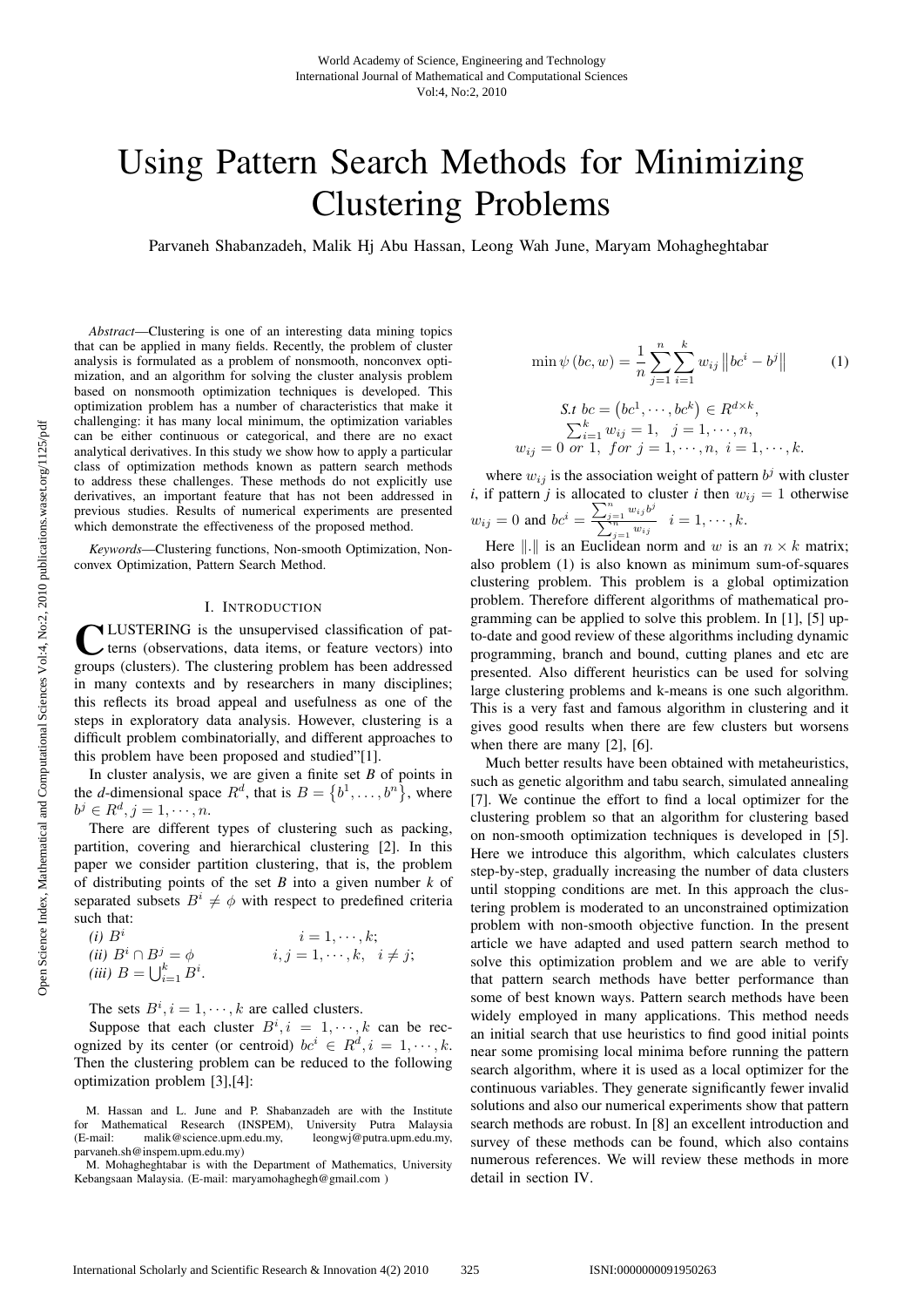Results of computational experiments using real-world datasets are presented and we compare our results with the best known solutions from the literature.

The article is organized as follows: In section II it is reviewed the non-smooth optimization approach to clustering and an algorithm for solving clustering problems. In section III it is introduced the pattern search method for solving optimization problems. In section IV it's presented discussion of the results of computational experiments and analysis them. Finally in section V it is given concluding remarks.

### II. CLUSTER ANALYSIS

"Cluster analysis is the organization of a collection of patterns (usually represented as a vector of measurements, or a point in a multidimensional space) into clusters based on similarity; intuitively patterns within a valid cluster are more similar to each other than they are to a pattern belonging to a different cluster"[1].

Consider a set *B* which consists of *n d*-dimensional vectors  $b_j = (b_{j1}, \dots, b_{jd})$ ,  $j = 1, \dots, n$ . Assume that this set can be shown as the union of *k* clusters. Assume also, that each cluster can be shown by a point, which can be considered as the center of this cluster. In order to find a cluster we should find its center. Thus we would like to find *k* points which are centers of clusters. Assume that we have a set *BC*, consisting of *k* points  $bc_1, \dots, bc_k$ . The distance  $d(b_j, BC)$  from a point  $b_j \in B$  to this set is defined by  $d(b_j, BC) = \min_{i=1,\dots,k} ||b_j - bc_i||$ . The deviation  $d(B, BC)$  from the set *B* to the set *BC* is computed by the formula

$$
d(B, BC) = \sum_{i=1}^{n} d(b_j, BC) = \sum_{i=1}^{n} \min_{i=1,\dots,k} ||b_j - bc_i||
$$

Thus the cluster analysis problem can be written in the following problem of mathematical programming:

$$
\min g\left(bc_1,\dots,bc_k\right) = \sum_{j=1}^n \min_{i=1,\dots,k} \|b_j - bc_i\|, \qquad (2)
$$

*S.t*  $(bc_1, \dots, bc_k) \in R^{d \times k}$ .

If  $k > 1$ , the objective function g in the problem (2) is nonconvex and nonsmooth. We call g the cluster function. In [9] it is shown that problems (1) and (2) are equivalent. Note that the problem (1) contains both integer and continuous variables whereas in the nonsmooth global optimization formulation of the clustering problem (2) we have only continuous variables. Also, note that the number of variables in problem (1) is  $(n+d) \times k$  while in problem (2) this number is only  $d \times k$ and the number of variables does not depend on the number of instances. On the other hand in many real-world databases the number of instances  $n$  is significantly greater than the number of attributes *d*. All these conditions can be considered as advantages of the nonsmooth optimization formulation (2). Note that in clustering analysis, valid choice of the number of clusters is very important and it is difficult to identify a priori how many clusters are present in the set *B* under consideration; therefore to avoid this difficulty, a step-by-step calculation of clusters is presented and the optimization algorithm is discussed in the following subsection.

## *A. An Optimization Algorithm for Solving Clustering Problems*

We will describe the following algorithm for solving cluster analysis problems.

*Algorithm 1: An algorithm for solving a cluster problem.*

**Step 1:** *(Initialization).* Select a tolerance  $\epsilon > 0$  and an *initial point*  $bc_0 = (bc_0^1, \dots, bc_0^d) \in R^d$ . Let  $k = 1$ , solve the *minimization problem* (2). Let  $bc_1^* \in R^d$  be a solution to this *problem and*  $g_1^*$  *be the corresponding objective function value. Set*  $h = 1$ *.* 

*Step 2: (Computation of the next cluster center). Select a starting point and solve the following minimization problem:*

$$
\min \overline{g}_h(y) = \sum_{j=1}^n \min \{ ||bc_1^* - b_j||, \dots, ||bc_h^* - b_j||, ||y - b_j|| \}
$$
  
5. t  $y \in R^d$ . (3)

**Step 3:** *(Modification of all cluster centers). Let*  $y_{h+1}^*$  *be a* solution to problem (3). Take  $bc_{h+1}^0 = (bc_1^*, \dots, bc_h^*, y_{h+1}^*)$ *as a new starting point and solve the following minimization problem:*

$$
\min \overline{g}_{h+1} (bc) = \sum_{j=1}^{n} \min_{i=1,\dots,h+1} ||bc_i - b_j|| \tag{4}
$$

*S.t*  $bc = (bc_1, \dots, bc_{h+1}) \in R^{d \times (h+1)}$ .

**Step 4:** (Stopping criterion). Let  $bc_{h+1}^*$  be a solution to *the problem* (4) and  $g_{h+1}^*$  *be the corresponding value of the objective function. If*

$$
\frac{g_h^*-g_{h+1}^*}{g_1^*}<\epsilon
$$

*then stop, otherwise set*  $h = h + 1$  *and go to Step 2.* 

Note that in Step 1 the center of the entire set *B* will be calculated, that is, in this case the problem (2) is a convex programming problem. In step 2, we consider previous *h* cluster centers to be known, and estimate the center of next  $(h + 1)$ -th cluster. Note also, the number of variables in problem (3) is *d* which is lesser than if we calculate all cluster centers simultaneously. In Step 3 the modification of all  $h + 1$  cluster centers is carried out. It should be noted since the starting point  $bc_{h+1}^0$  calculated in step 2 is not far from the solution to problem (4); therefore it takes only a reasonable number of iterations to calculate it and this tact reduce the computational time for solving problem (4). It is obvious that  $g_h^* \geq 0$  for all  $h \geq 1$  and the sequence  $\{g_h^*\}$  is decreasing, that is,  $g_{h+1}^* \leq g_h^*$  for all  $h \geq 1$ . This condition implies that after  $\overline{h} > 0$  iterations the stopping criterion in Step 4 will be satisfied. When one tries to apply Algorithm 1, one of the important questions is the choice of the tolerance  $\epsilon > 0$ . Large values of  $\epsilon$  can result in the appearance of large clusters while small values can produce small and artificial clusters. Results studied in [5] show that appropriate values for  $\epsilon$  are  $\left[10^{-1}, 10^{-2}\right]$ . We will explain an optimization method for solving problems (3) and (4) in section III.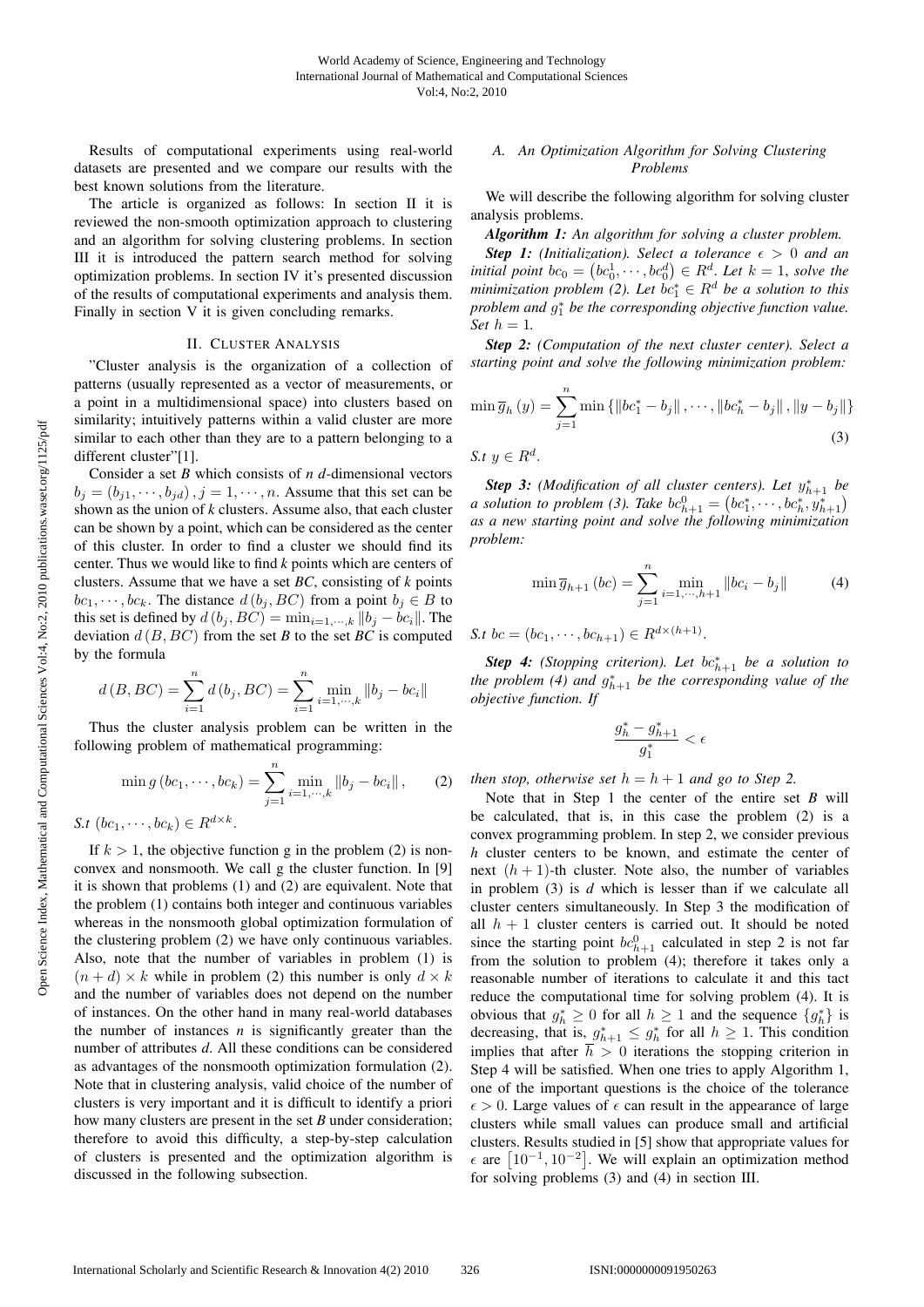## III. PATTERN SEARCH METHOD

Pattern search methods are a class of optimization methods known as direct search methods. Direct search methods are the ways for solving optimization problems that do not need any information about the gradient of the objective function in contrast to more traditional optimization methods that use information about the gradient or higher derivatives to search for an optimal point, a direct search algorithm searches a set of points around the current point, looking for one where the value of the objective function is lower than the value at the current point. These methods have a rich history in science and engineering where they have been used to many problems. An excellent introduction and survey of these methods is explained in [8], which also contains many references. An attractive characteristic of the pattern search method is that it is simple and easy to implement and it only needs the ability to evaluate the function at a point.

#### *A. Generalized Pattern Search Algorithms*

Several generalizations of the simple pattern search method have been suggested and studied previously [8], [10], [11], [12]. These methods fall under the general classification of generating set search (GSS) methods, which are categorized by using multiple search directions computed from a generating set. One example from this class of methods is generalized pattern search (GPS) method. We study the notation for GPS presented in [13], [14], and demonstrate a very brief description of the algorithm.

Briefly at each step, the algorithm searches a set of points, called a mesh, around the current point-the point computed at the previous step of the algorithm. The mesh is formed by adding the current point to a scalar multiple of a set of vectors called a pattern. If the pattern search algorithm finds a point in the mesh that improves the objective function at the current point, the new point becomes the current point at the next step of the algorithm.

Any instance of a GPS algorithm needs the following parameters:

- Initial point  $y_0 \in R^n$  (with finite value  $g(y_0)$ ) and mesh size parameter  $\Delta_0 > 0$  in *R*.
- Non-singular generating matrix  $D \in R^{n \times n}$  and a  $n \times p$ matrix  $Z \subset Z^{n \times p}$  whose columns form a positive spanning set.
- Mesh updates parameters  $\alpha \in Q$  and  $\omega^{-}, \omega^{+} \in Z$  with  $\alpha > 1, \omega^+ \geq 0, \omega^- \leq -1.$

Let *g* be the objective function. Starting from an initial guess  $y_0$  and an initial value  $\Delta_0$  of the step length control parameter, a GPS method generates a sequence of iterates  $\{y_k\}$  such that  $g(y_{k+1}) \leq g(y_k)$ . Each trial point where the algorithm evaluates *g* must lie on the current mesh, defined by

$$
M_k = \{ y_k + \Delta_k Hz : z \in N^p \}, where \quad H = DZ \tag{5}
$$

and where  $\Delta_k > 0$  is the mesh size parameter at iteration *k*. At each iteration, trial points can be produced in two steps. The difference between the two steps is in the way the trial points are elected. In the first step, called the Search, any

finite strategy can be applied to find a mesh point that gives a lower objective function value than the incumbent as long as only finitely many trial points are selected. When a trial point  $y_{k+1} \in M_k$  satisfying  $g(y_{k+1}) < g(y_k)$  is found, then  $y_{k+1}$ is said to be an *improved mesh point*, and the Search Step can be stopped.

At whatever time the Search Step fails to generate an improved mesh point, a second step, called the Poll, is performed before the iteration is completed. In this phase the objective function is evaluated at the neighboring mesh points to see if a lower value can be found there. The set of neighboring mesh points (called the Poll Set) is made using a positive spanning matrix  $H_k$  composed of columns of the finite set  $H$  (defined in Eq.(5) ):

$$
Pollset: \{y_k + \Delta_k h : h \in H_k\} \subset M_k. \tag{6}
$$

If the poll set includes a trial point  $y_{k+1} \in M_k$  such that  $g(y_{k+1}) < g(y_k)$  then, as in the Search Step  $y_{k+1}$  is said to be an *improved mesh point*, and the Poll Step can be stopped.

If both the Search and the Poll steps do not succeed to generate an improved mesh point, then the current incumbent solution  $y_k$  is said to be a *mesh local optimizer* (i.e., its objective function value is less than or equal to that of all points from the poll set). Then the algorithm updates the mesh by setting the mesh size parameter  $\Delta_{k+1} = \alpha^{\omega_k} \Delta_k$  where  $\omega_k \in Z$  and

$$
\omega^- \le \omega_k \le -1 \tag{7}
$$

and therefore  $0 < \alpha^{\omega_k} < 1.$  Otherwise if either the Search or Poll step generates an improved mesh point, then the new point  $y_{k+1} \neq y_k$  has a strictly lower objective function value, then the mesh size parameter is kept the same or is increased, and the process is repeated. It follows that if  $y_{k+1}$  is an improved mesh point, then the later iterates can never return to previous iterates:  $y_j \neq y_l$  and  $g(y_j) > g(y_l)$  for any  $j \leq k$  and  $l > k$ . The roughening of the mesh follows the rule  $\Delta_{k+1} = \alpha^{\omega_k} \Delta_k$ where  $\omega_k \in N$  and

$$
0 \le \omega_k \le \omega^+ \tag{8}
$$

and therefore  $\alpha^{\omega_k} > 1$ . These generalizations allow for great freedom in using the GPS method and can have a significant impact on the efficiency of the algorithm. Then the GPS method can be described as follows:

*Algorithm 2:* A basic GPS algorithm

- 1) *Initialization:* Let  $y_0$  be such that  $g(y_0)$  is finite, and let  $M_0$  be the mesh on  $R^n$  defined by  $\Delta_0 > 0$  and let  $H_0, \omega^-, \omega^+, \alpha, D, H, Z$  satisfy the requirements given above. Set the iteration counter k to *0*.
- 2) *Search and Poll Step:* Execute the Search and possibly the Poll steps (or only part of them if an improved mesh point is found on the mesh defined by (5)).
	- a) *Optional Search:* Evaluate *g* on a finite subset of trial points on the mesh  $M_k$ .
	- b) *Local Poll:* Evaluate *g* on the poll set defined in (6).
- 3) *Parameter Update:* If the Search or Poll step generated an improved mesh point,  $y_{k+1} \in M_k$  for which  $g(y_{k+1}) < g(y_k)$ , then update  $\Delta_{k+1} \geq \Delta_k$  according

Open Science Index, Mathematical and Computational Sciences Vol:4, No:2, 2010 publications.waset.org/1125/pdfOpen Science Index, Mathematical and Computational Sciences Vol:4, No:2, 2010 publications.waset.org/1125/pdf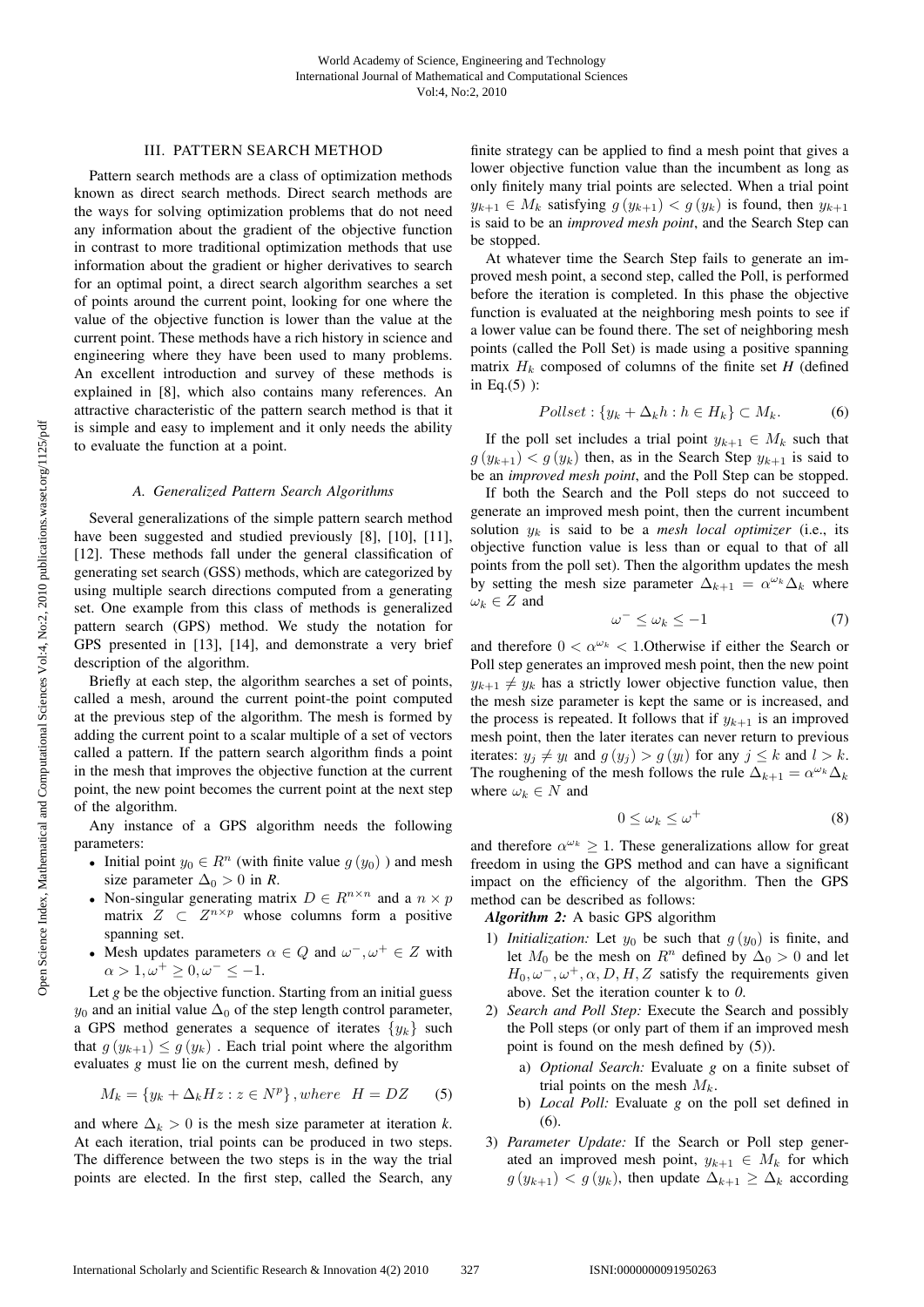to rule (8). Otherwise,  $g(y_k) \leq g(y_k + \Delta_k h)$  for all  $h \in H_k$  and so  $y_k$  is a mesh local optimizer; set  $y_{k+1} = y_k$ , update  $\Delta_{k+1} < \Delta_k$  according to rule (7). Increase  $k \leftarrow k + 1$  and go back to the Search and Poll step.

Each step of the GPS algorithm can be specified even further. For example, in step 1 the lengths of the vectors in the generating set can take on any values between specified lower and upper bounds. Note the search strategy is the key to effectiveness. Especially in practice it allows the use of heuristic and surrogate methods to explore the domain of the variables. For example, one might apply a few generations of a genetic algorithm on the mesh to g or any other physicsbased approach that seems suitable. Also using the search method reduces the total function count-the number of times the objective function was evaluated.

## IV. RESULTS AND DISCUTION

To verify the efficiency of the proposed algorithms a number of numerical experiments with real-world data sets have been carried out on a PC, Intel(R) Core2Duo CPU,1.95GB of RAM. In our calculations, we apply Algorithm 2 for solving problems of clustering. As mentioned before, mesh set plays the main role in GPS algorithm. Therefore we apply some methods in order to form patterns (directions) in mesh set, for both steps (poll and search). The patterns are the Positive basis *2n* and the Positive basis  $n+1$  selected in regular form and random, where *n* is the number of independent variables for the objective function. Positive basis *2n* regular pattern is formed using the positive and negative of the linearly independent identity vectors  $\{e_i, -e_i|i=1,\dots,n\}$ . As mentioned earlier, linearly independent identity vectors can be generated using a random permutation of an n-by-n linearly independent lower triangular matrix that is regenerated at each iteration (as mentioned in before part). So we tested 5 type of algorithm GPS for solving clustering problem:

- *GPS1* is the Algorithm 2 that in search step, positive basis random  $n + 1$  is applied for directions of mesh set and positive basis random  $2n$  is applied for directions of mesh set in poll step.
- *GPS2* is the Algorithm 2 that in search step, positive basis regular  $n + 1$  is applied for directions of mesh set and positive basis regular  $2n$  is applied for directions of mesh set in poll step.
- *GPS3* is the Algorithm 2 that genetic algorithm is used for search step, and positive basis regular  $2n$  is applied for directions of mesh set in poll step.
- *GPS4* is the Algorithm 2 that Nelder-Mead algorithm is used for search step, and positive basis regular 2n is applied for directions of mesh set in poll step.
- *GSP5* is the Algorithm 2 that search step is empty, and positive basis regular 2n is applied for directions of mesh set in poll step.

Also, we consider four standard test problems to compare our algorithm with the following heuristics and metaheuristics: the tabu search method *(TS)*, a genetic algorithm *(GA)* and the

simulated annealing *(SA)* method, the k-means algorithm *(K-M)*. We use the results obtained by using *TS, GA, SA* and *K-M* in [15] for comparison. It should be noted that *SA, GA* and *TS* have been applied to problem (1) which is equivalent to the nonsmooth optimization formulation of a clustering problem. In Tables we report the best known value for the global minimum. The error *E* is considered as

$$
E = \frac{(\bar{g} - g_{opt})}{g_{opt}}
$$

where  $g_{opt}$  and g indicate the best known solution and the function value obtained by the algorithm respectively. In these tables Q represents the number of clusters and the following datasets are used in numerical experiments and they can be found in [4]:

- German towns database  $(m = 59, n = 2)$ ;
- First Bavarian postal zones data set ( $m = 89, n = 3$ );
- Second Bavarian postal zones data set  $(m = 89, n = 4)$ ;

The results presented in Table I show that for this data set, *GPS1* achieve the same or better results than all algorithms mentioned except for Q = 2. *TS* and *GA* and *SA* are approximately better than *GPS2* and *GPS3* but the result of *GPS2* is better than *K-M* and also *GPS3* is better than *K-M* except for  $Q = 2$ . The results presented in Table I explain that *GPS4* for  $Q = 2, 4$  is the same as *TS,GA,SA* but for  $Q = 5$ , *GPS4* is better than these methods and for Q = 3 *GPS4* is worse. Also *GPS4* is better than *K-M*. The results from *GPS5* and TS are similar except for Q = 3; also the results of *GPS5* and *GA* and *SA* are same except for  $Q = 3$ . But result of *GPS5* is better than *K-M* except for  $Q = 3$ .

From Table II we can see that  $GPSi$   $i = 1, \dots, 5$  are better than all algorithms except  $GPSi$   $i = 2, 3, 4$  are similar with *GA*.

The results presented in Table III explain that for this data set, *GPS1* achieves better results than the *K-M* and *SA* and *TS* except for  $Q = 5$  and the same with *GA*. The results obtained by our experiment *GPS2* and *GPS3* are the same, however they are better than those obtained by *K-M* and *SA* and TS and also these are the same with  $GA$  except for  $Q = 5$  that *GPS2* is better. The results from *GPS4* for Q = 2 show that it is almost the same for all other algorithms and for  $Q = 3$ , *TS* and *GA* and *SA* are better than *GPS4*; also for Q = 4 it is the same with *TS* and *GA* but it is better than *K-M* and *SA*, and also for Q = 5 the result of *TS* is better than *GPS4*. Therefore it is almost better than *GA*, *SA*, *K-M*. The results of table III show that *TS* is better than *GPS5* and results of *GPS5* and *GA* are the same except for  $Q = 5$  that *GPS5* is better and also *GPS5* is better than *SA* and *K-M*. Based on the results presented in Tables [I, II, and III], we can conclude that at least for these three data sets,  $GPSi \t i = 1, \dots, 5$  work better than the k-means algorithm and achieve closer, similar and sometimes better results than the genetic and simulated annealing and tabu search algorithms for solving clustering problem.

### V. CONCLUSION

In this paper is studied an algorithm for solving a clustering problem where the problem is treated as a non smooth,